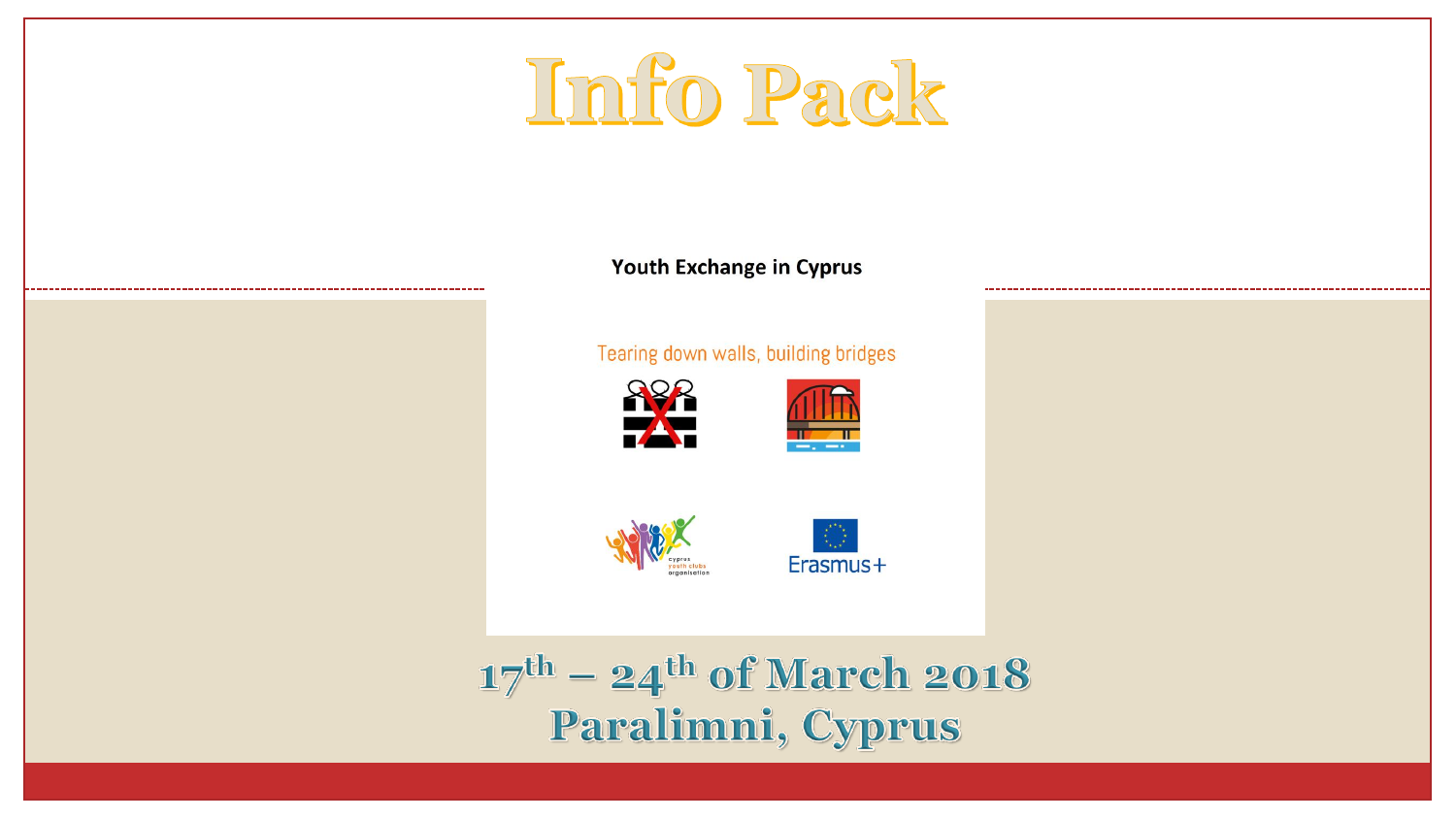#### WELCOME

#### **PARTNERS**

- $\triangleright$  KOKEN Cyprus
- Walk Together- Bulgaria
- OENEF- Greece
- YouNet- Italy
- Asociacija "Apkabink Europa"- Lithuania
- Euro FRC- Poland
- Asociatia Tinerilor cu Initiativa Civica- Romania

#### DRPDNM- Slovenia

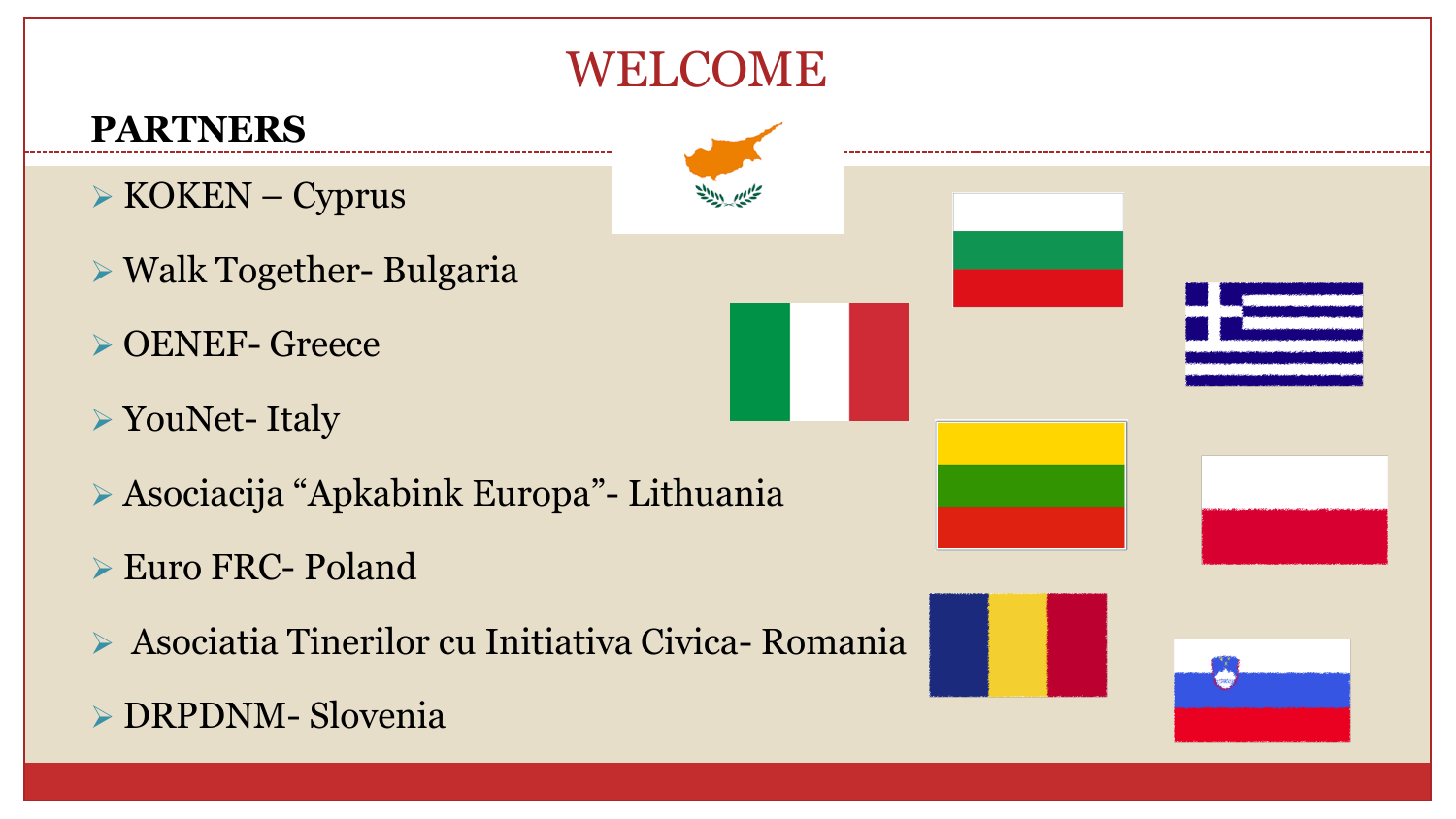![](_page_2_Picture_0.jpeg)

# Contact Person

![](_page_2_Picture_2.jpeg)

#### Theognosia Petrou

European Projects Manager Address: Athalassas Avenue 169, 2025 Nicosia, Cyprus P.O.BOX: 28536, 2080 Strovolos, Nicosia, Cyprus Phone Number: +357-22323260 Fax: +357-22321979 E-mail: **[projects@cyprusyouth.org](mailto:projects@cyprusyouth.org)**

Host Organization: Cyprus Youth Clubs Organisation- KOKEN

This project is co-funded by the Programme ERASMUS+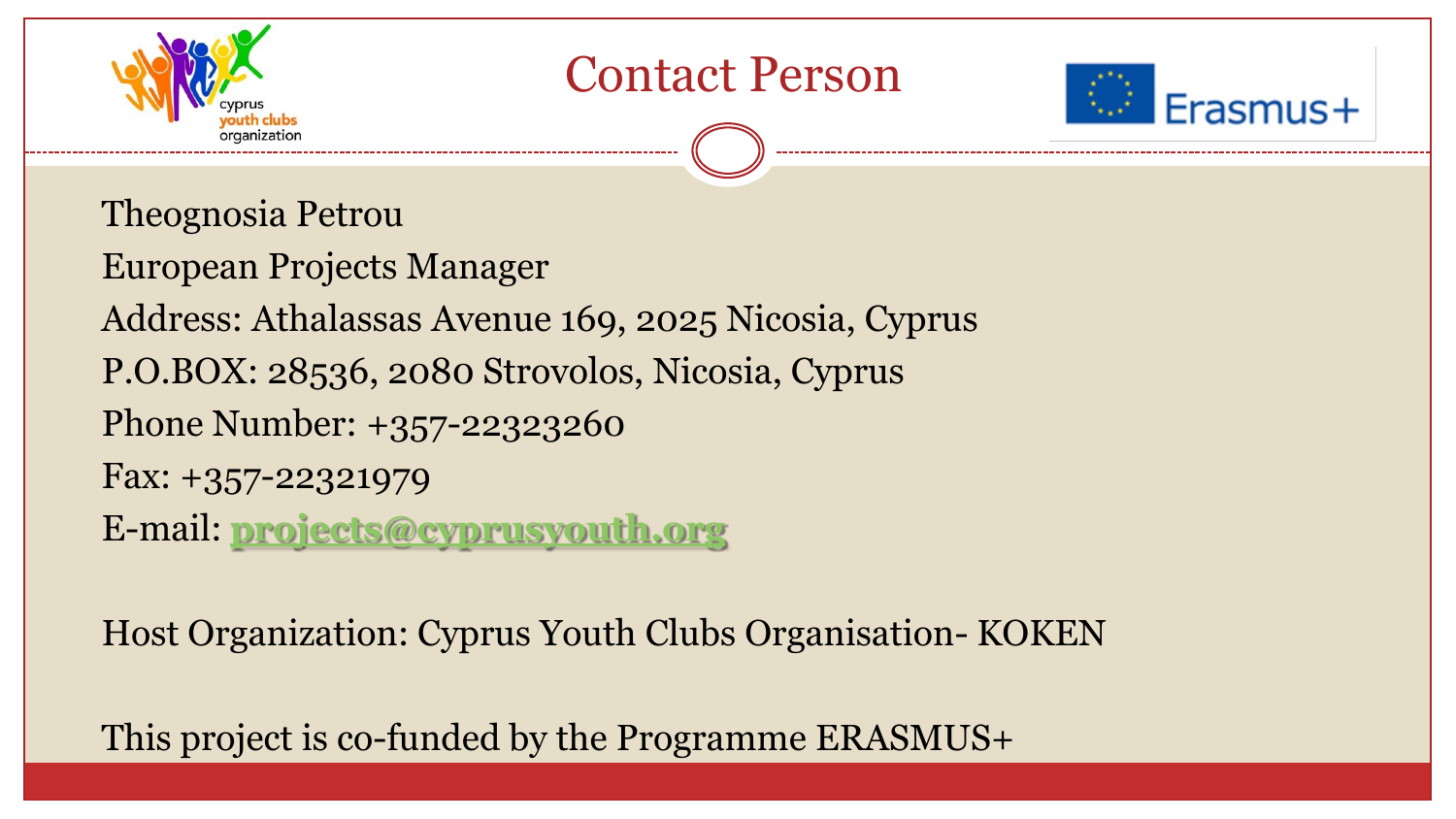#### Basic Information

![](_page_3_Figure_1.jpeg)

- Duration: 8 days
- $\triangleright$  Dates: 17<sup>th</sup> of March 24<sup>th</sup> of March
- **Place: Cyprus, [Paralimni at SEK](http://www.sek.org.cy/index.php/ypiresies2/eksoxikes-katoikies-sek/paralimni-oekdy-sek)**
- Airports: Larnaca Airport
- $\triangleright$  Arrival Day: 17<sup>th</sup> of March
- $\triangleright$  Departure: 24<sup>th</sup> of March
- $\triangleright$  Number of participant: 32 + 8 leaders (4 participants + 1 leader per country)
- Currency: Euro (only)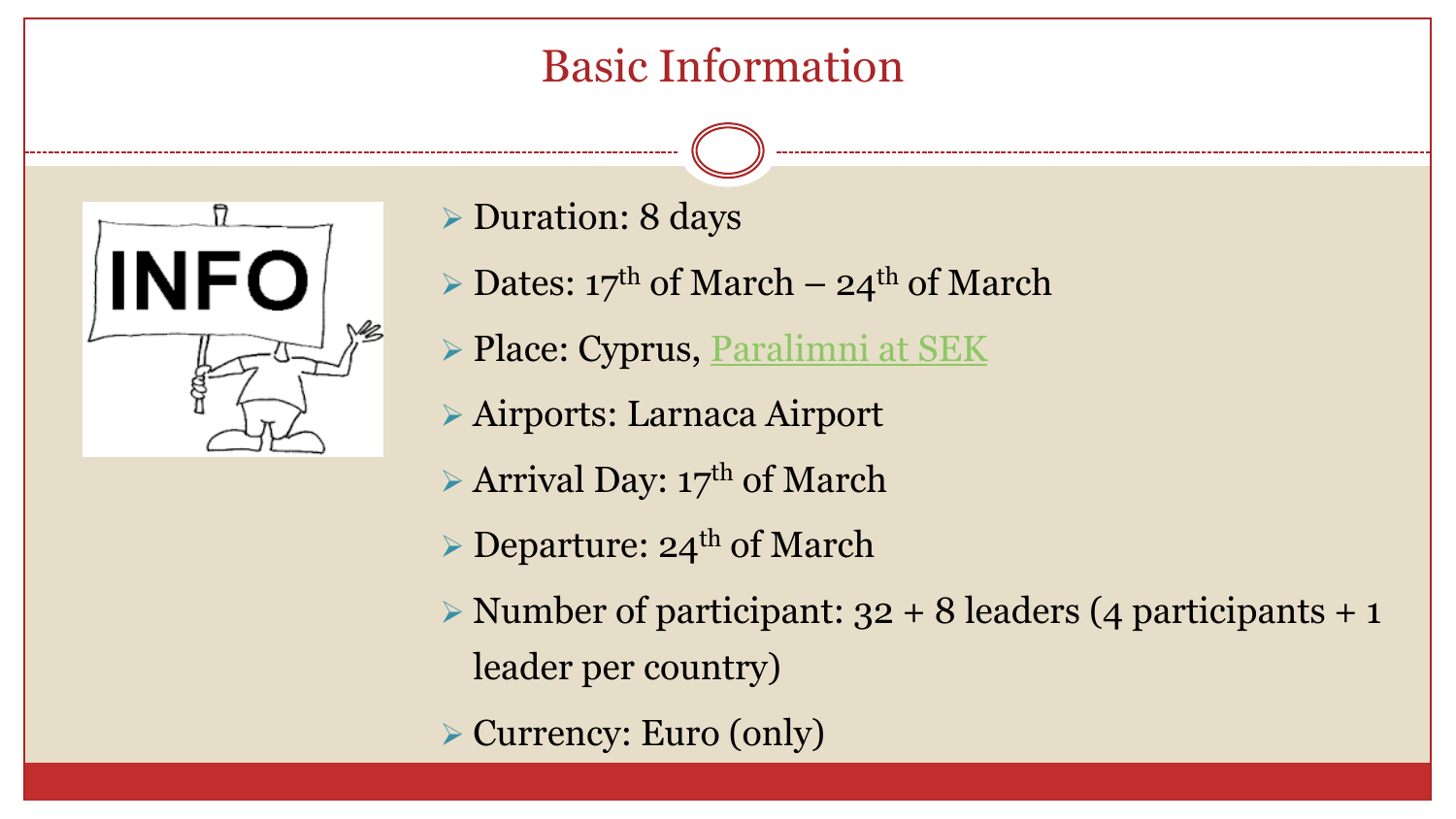# Participants' Profile

 $\geq$  Age: 18- 30 for the participants/ No age limit for the group leaders.

 Youth workers/ Volunteers/ Active members in a youth organisation

 $\triangleright$  Motivated to participate

 $\triangleright$  Willing to interact and learn new things

 $\triangleright$  Willing to share in the social media and in their communities

 $\triangleright$  Knowledge of the English language is a must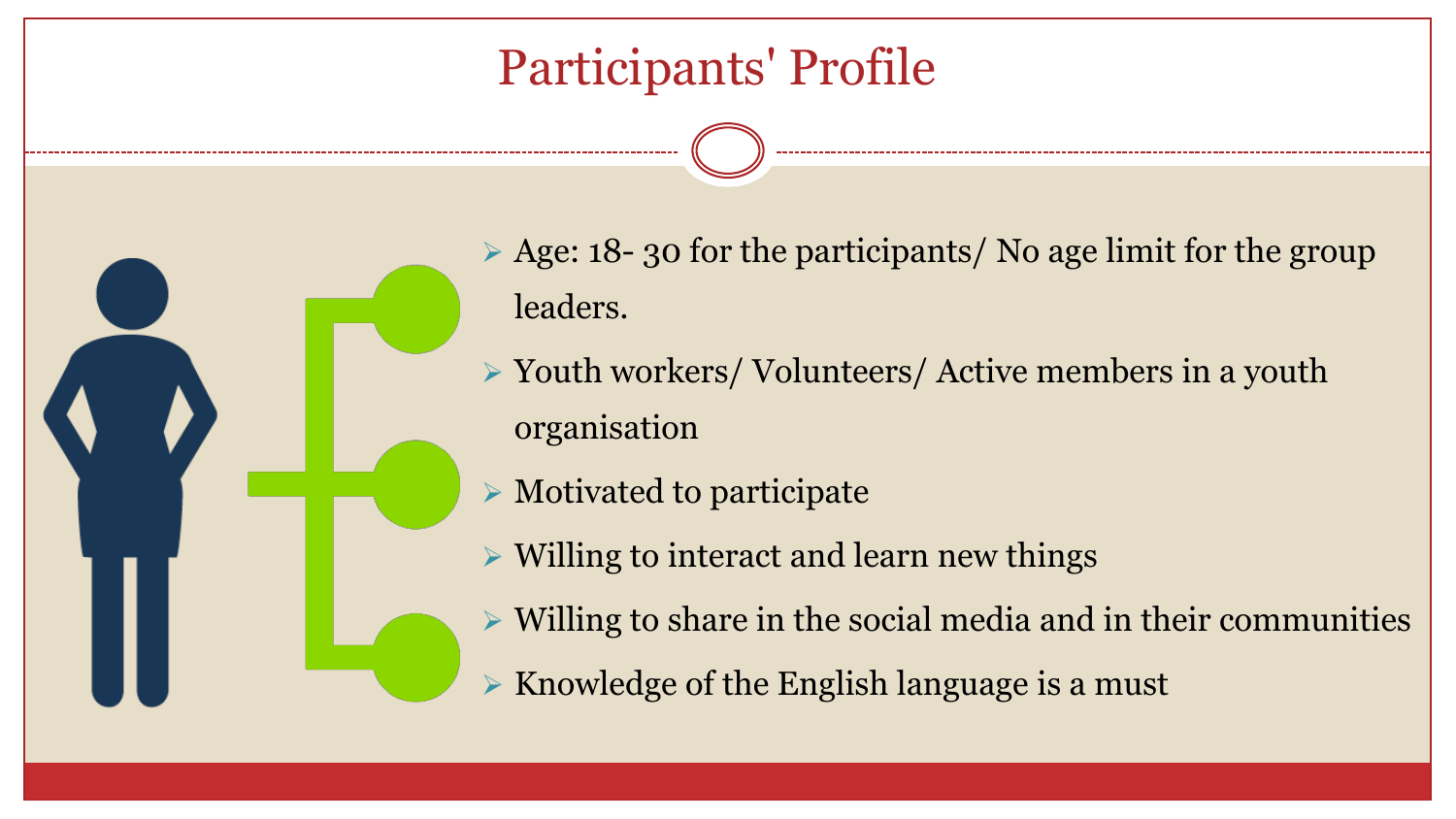# Aim of the project

**To raise awareness on the refugee crisis through a reflection of stories and conditions and to focus on the crucial role that civil society has/ can have for a full and encompassing integration of refugees in our communities.**

![](_page_5_Picture_2.jpeg)

![](_page_5_Picture_3.jpeg)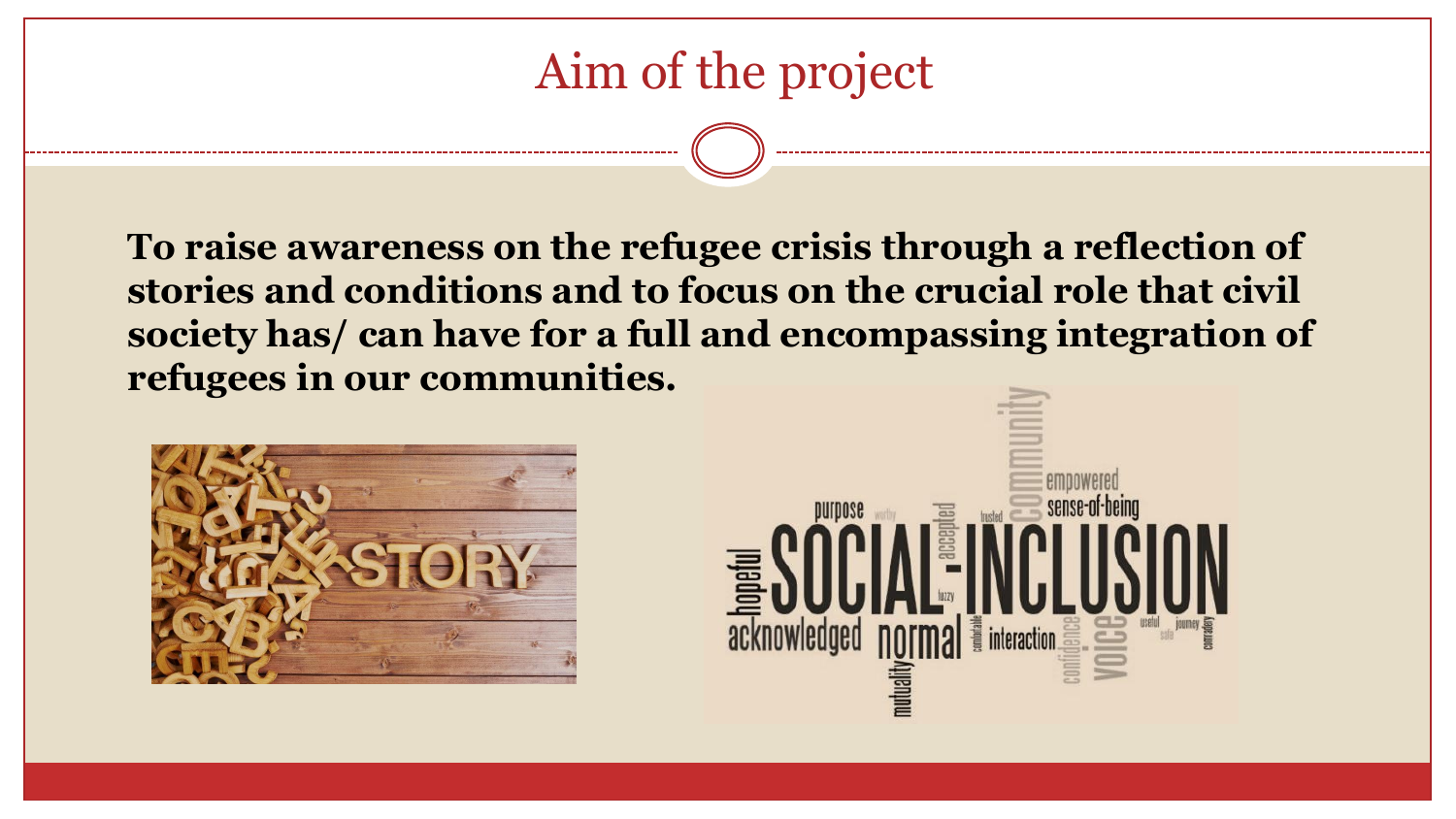$\triangleright$  Highlight the indispensable and decisive participation of people in the inclusion process;

 $\triangleright$  Show the reality of the drama that the refugees experience;

 $\triangleright$  Illustrate the pivotal role of civil society in the integration process;

Share good practices and promote active citizenship and

![](_page_6_Picture_5.jpeg)

Encourage volunteerism.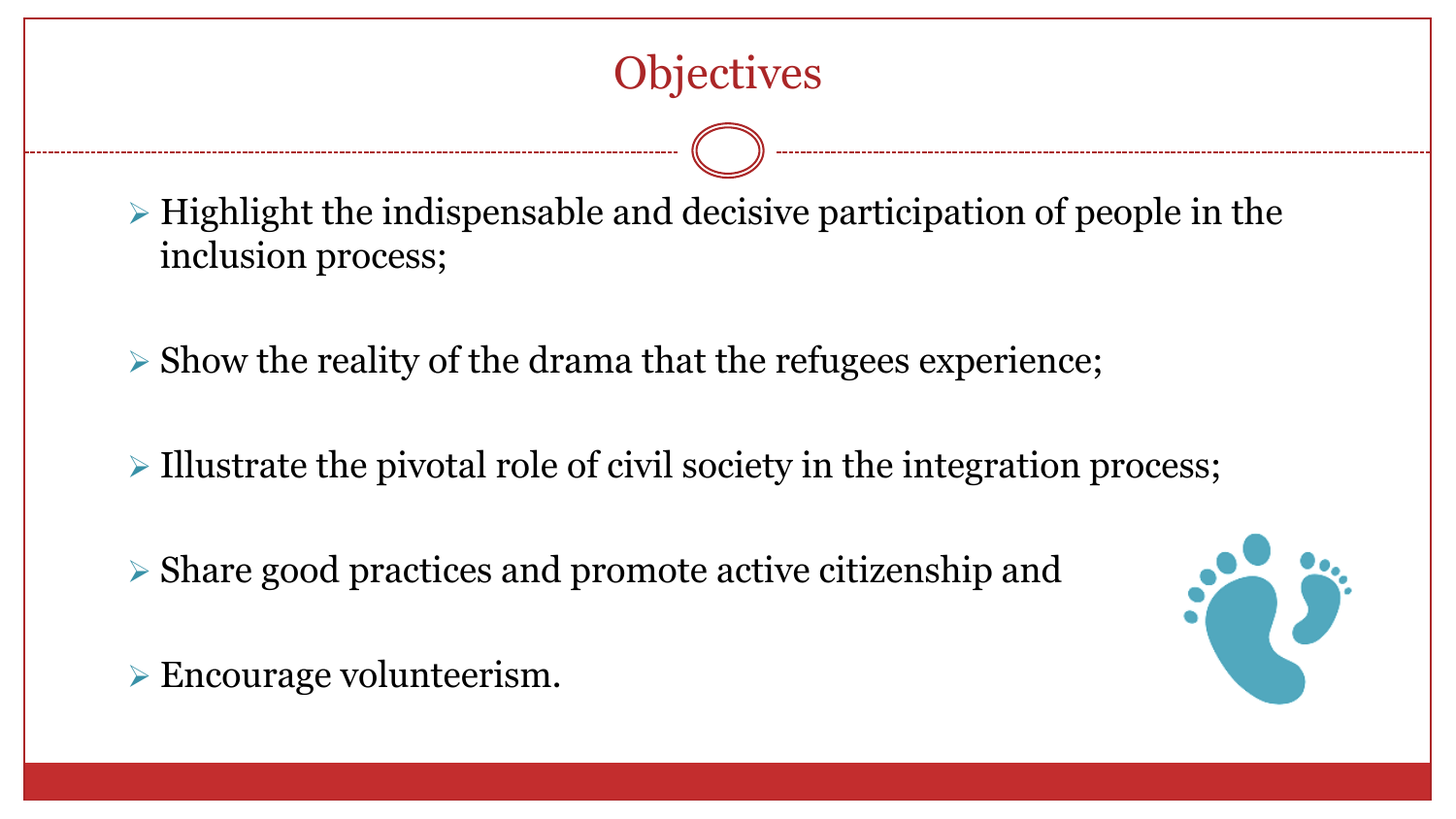#### Working Methods

Non-formal learning and peer education methods and techniques including:

- $\triangleright$  Name games, ice breakers
- $\triangleright$  team building activities
- $\triangleright$  simulation games, role play
- $\triangleright$  discussions in groups
- $\triangleright$  Presentations
- $\triangleright$  reflection groups

![](_page_7_Picture_8.jpeg)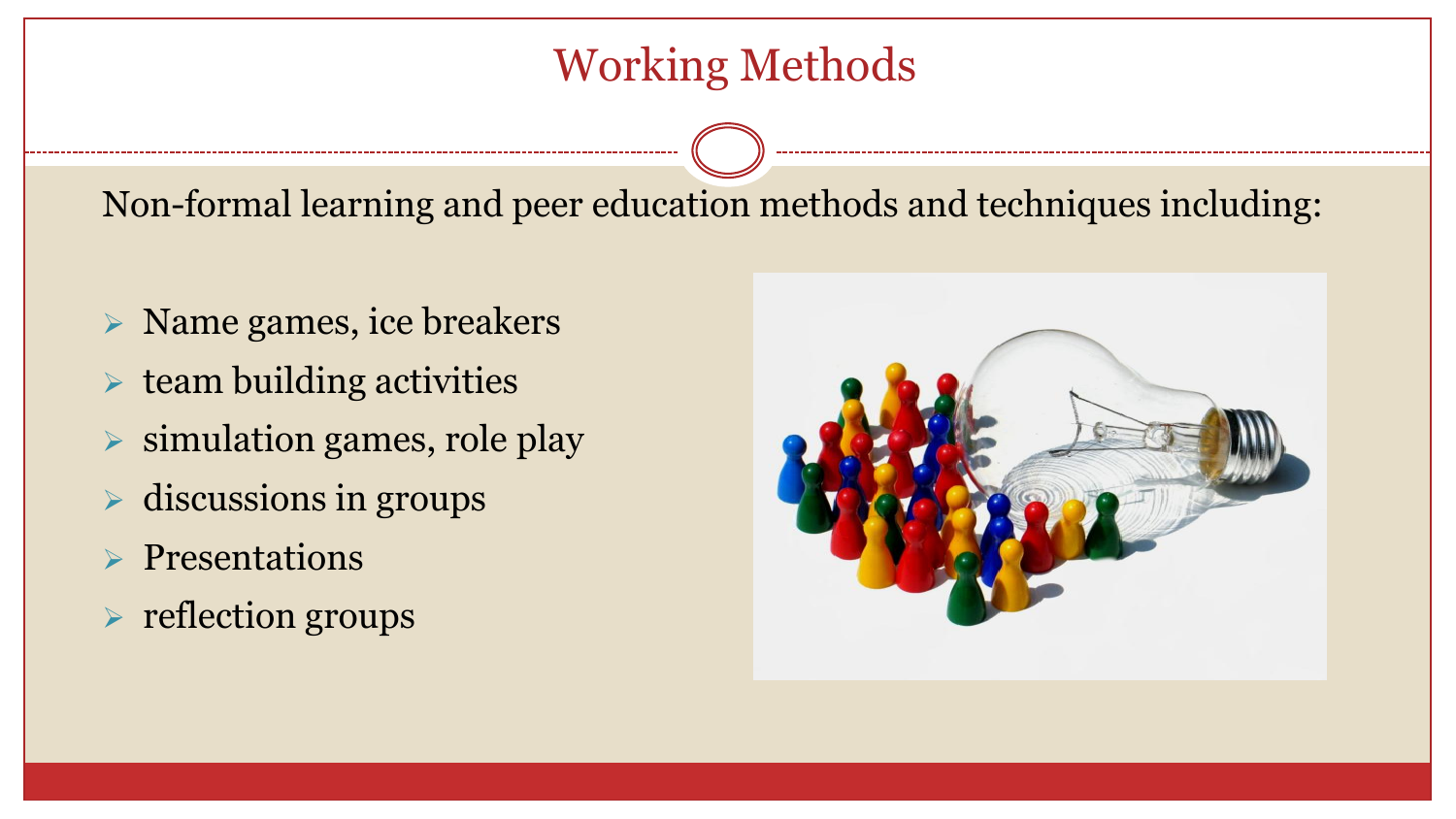# Outcomes of the project

 Team working, communication skills, social skills, self-confidence, evaluation methods, and effectiveness.

YOUTHPASS CERTIFICATE.

![](_page_8_Picture_3.jpeg)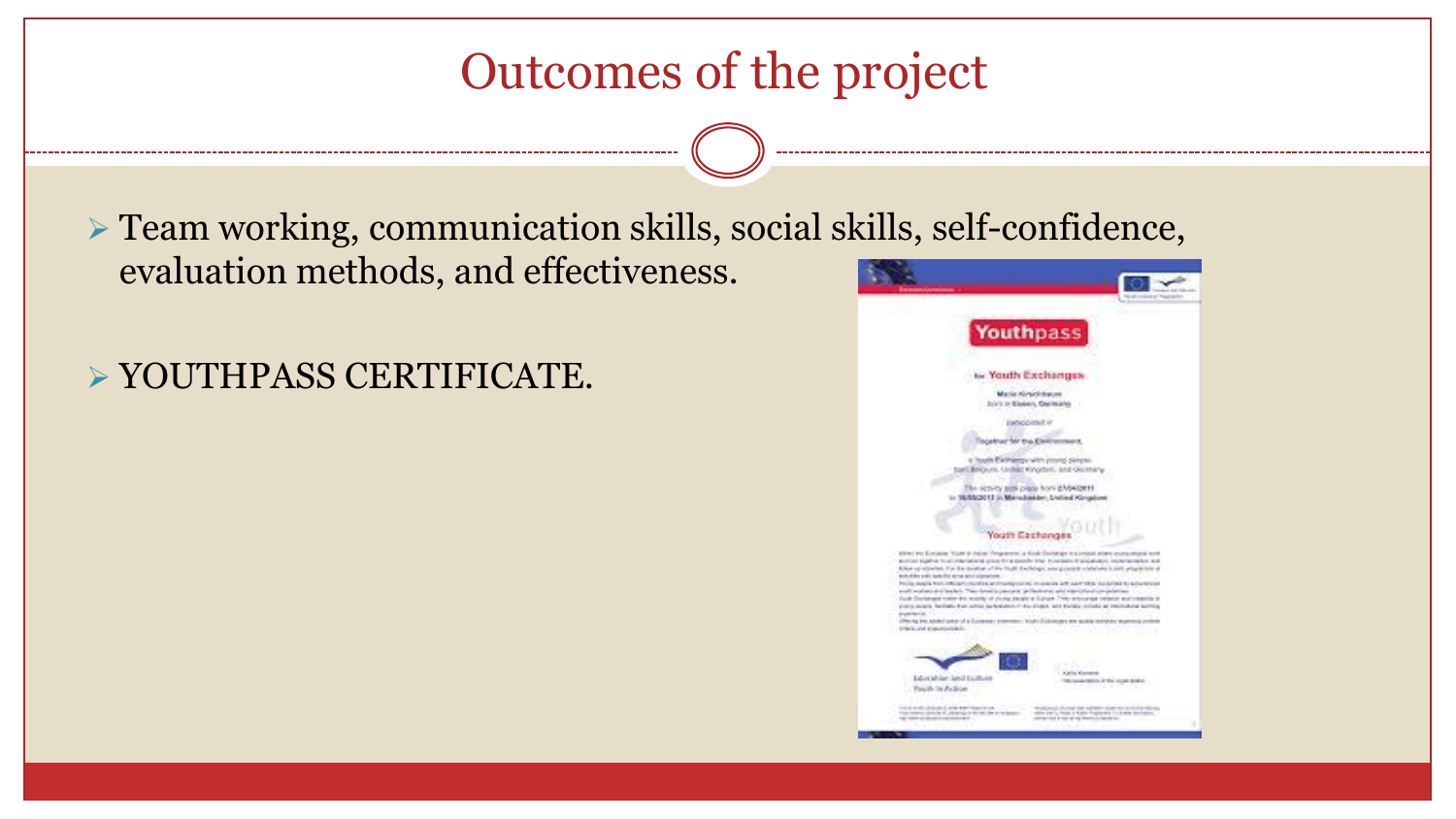Provide your colleagues with food products and drinks from your country for the Intercultural night that will take place on Tuesday evening.

 Bring some information and material about your organisation, culture and general aspects of the culture that are typical characteristic of the area you belong to.

 Bring your ideas, questions, energy and motivation to create fruitful discussions and actively participate in this project.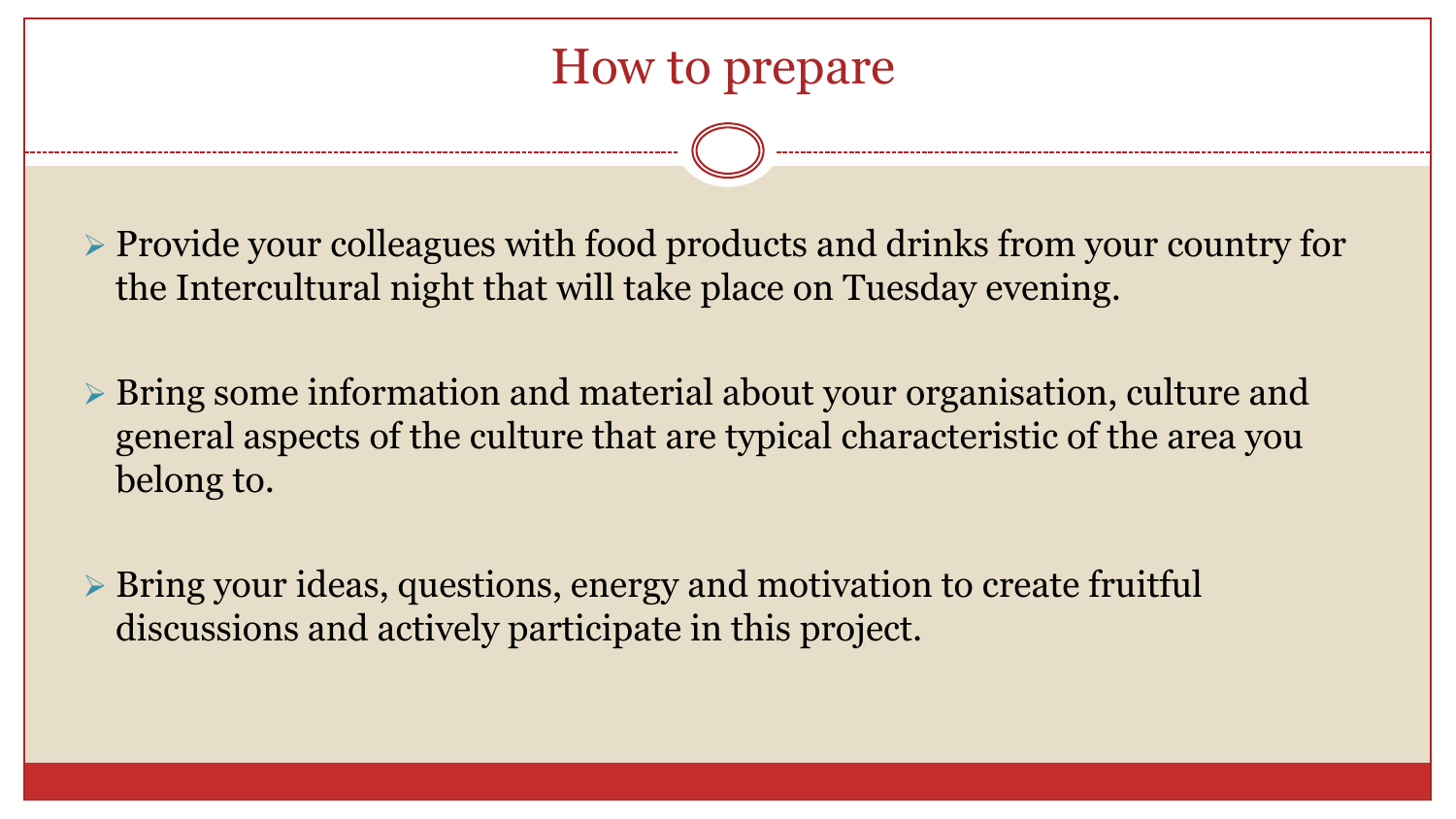# Travel Cost

The travel cost is reimbursed based on

the actual travel expenses and

the final amount will not exceed

the upper limit as calculated

using the rules as stated in the

Programme Guide of Erasmus+

(see the table).

|    | <b>Activity Id Activity Type</b>               | Flow No. | Country of<br>Origin<br>Country of<br><b>Destination</b><br><b>City of Venue</b> | <b>Travel Grant</b><br>per Participant |
|----|------------------------------------------------|----------|----------------------------------------------------------------------------------|----------------------------------------|
| Α1 | Youth<br>Exchanges -<br>Programme<br>Countries | 1        | <b>Bulgaria</b><br>Cyprus<br>Larnaca                                             | 275.00 EUR                             |
| Α1 | Youth<br>Exchanges -<br>Programme<br>Countries | 2        | Cyprus<br>Cyprus<br>Larnaca                                                      | 20.00 EUR                              |
| Α1 | Youth<br>Exchanges -<br>Programme<br>Countries | з        | Greece<br>Cyprus<br>Larnaca                                                      | 275,00 EUR                             |
| Α1 | Youth<br>Exchanges -<br>Programme<br>Countries | 4        | Italy<br>Cyprus<br>Larnaca                                                       | 360.00 EUR                             |
| А1 | Youth<br>Exchanges -<br>Programme<br>Countries | 5        | Lithuania<br>Cyprus<br>Larnaca                                                   | 360.00 EUR                             |
| EN |                                                |          |                                                                                  |                                        |
|    | Erasmus+                                       |          |                                                                                  |                                        |
| Α1 | Youth<br>Exchanges -<br>Programme<br>Countries | 6        | Poland<br>Cyprus<br>Larnaca                                                      | 360.00 EUR                             |
| Α1 | Youth<br>Exchanges -<br>Programme<br>Countries | 7        | Romania<br>Cyprus<br>Larnaca                                                     | 275,00 EUR                             |
| Α1 | Youth<br>Exchanges -<br>Programme              | 8        | Slovenia<br>Cyprus<br>Larnaca                                                    | 275,00 EUR                             |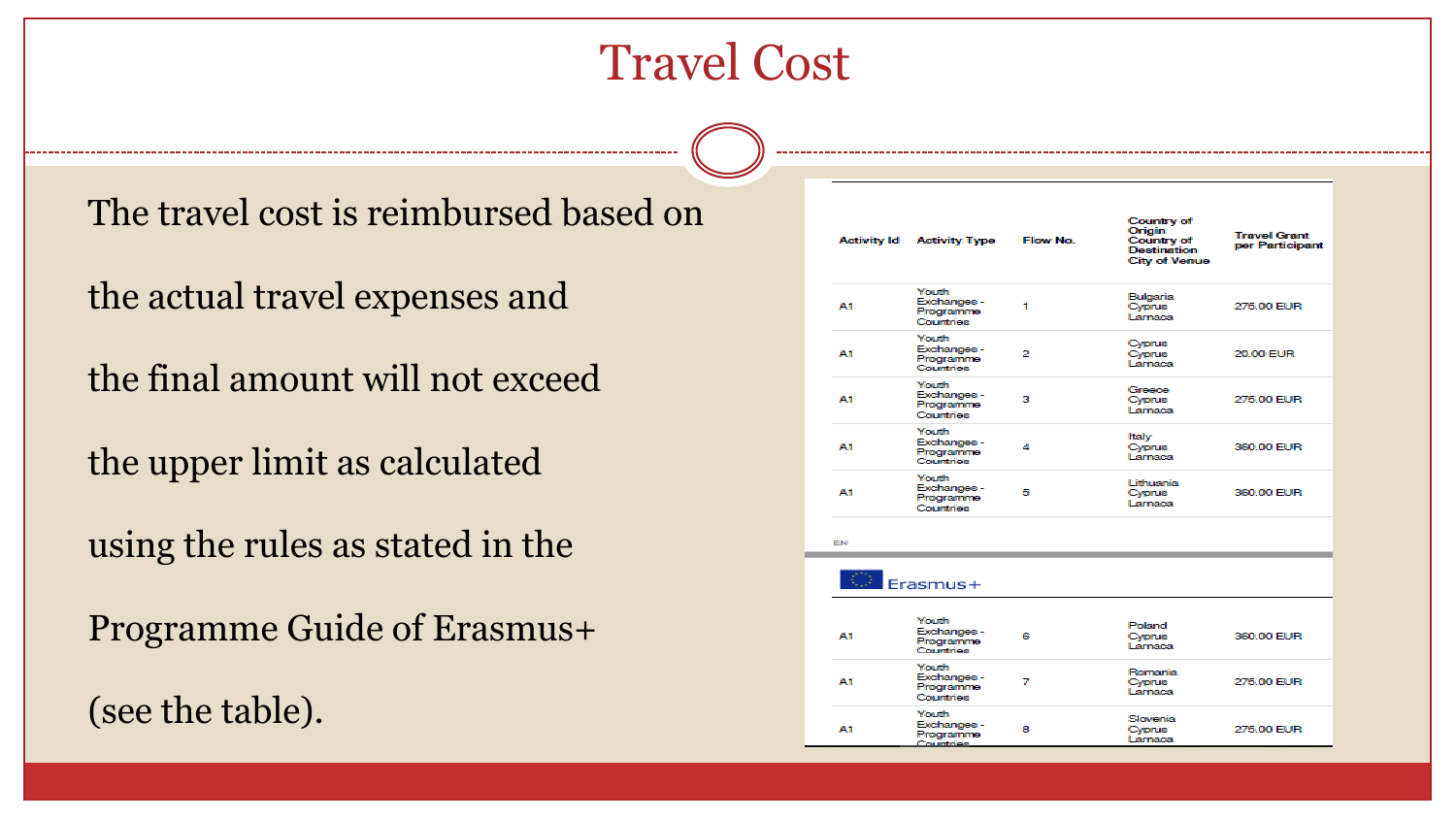#### Other Expenses

 Accommodation and food expenses are covered by the organisers (only for the project dates,  $17<sup>th</sup>$ - 24<sup>th</sup> of March).

 $\geq$  On the 17<sup>th</sup> we provide only dinner and on the 24<sup>th</sup> only breakfast.

Drinks and personal expenses are covered by the participants.

 Insurance: a responsibility of the participants. You are advised to issue an Individual European Insurance Health Card before travelling.

![](_page_11_Figure_5.jpeg)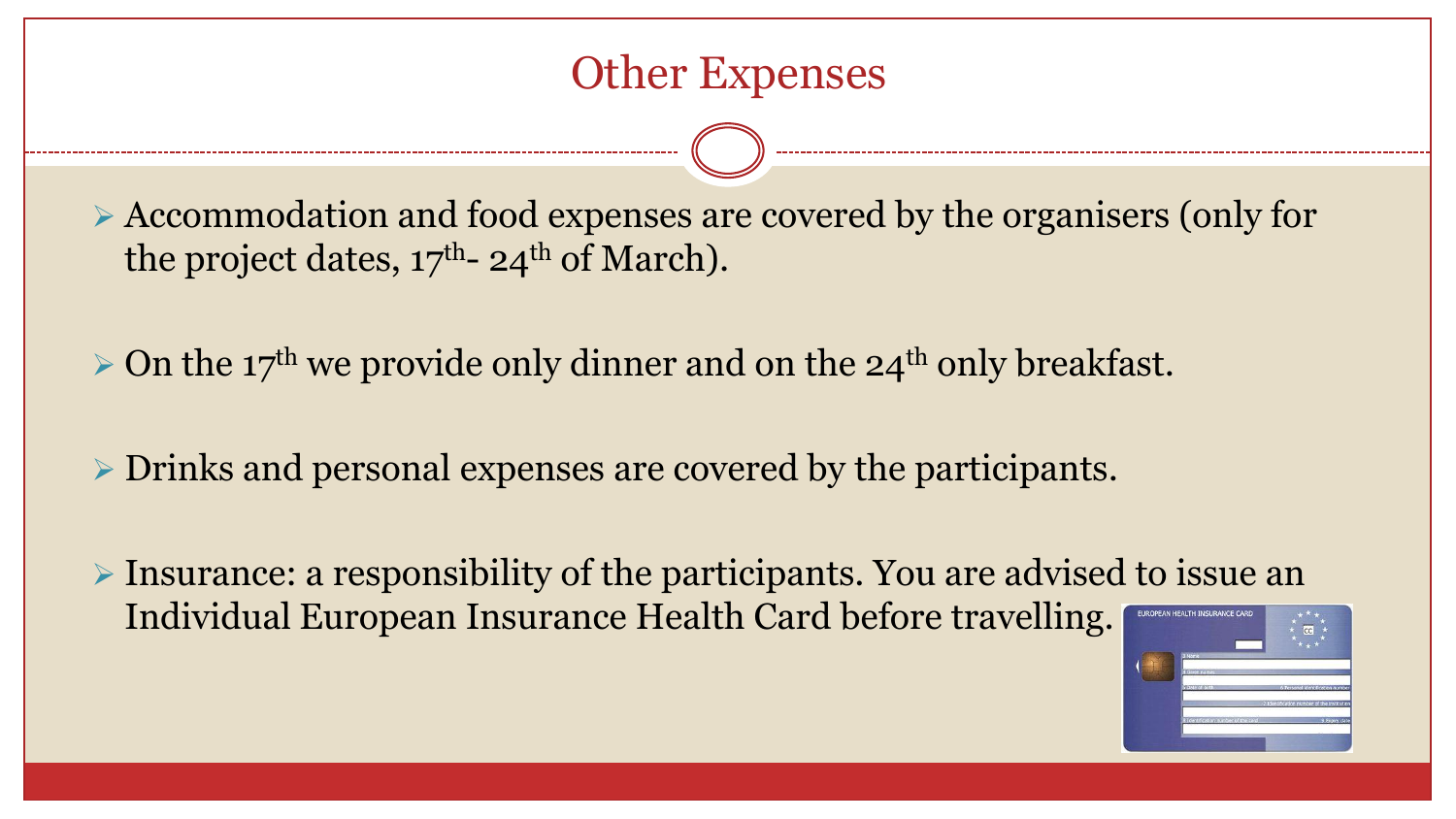# **Important documents**

![](_page_12_Picture_1.jpeg)

 $\triangleright$  flight tickets – boarding passes- receipts (you will have to give them to us in order to get reimbursed for your travel expenses)

Passport or ID card

European health insurance card